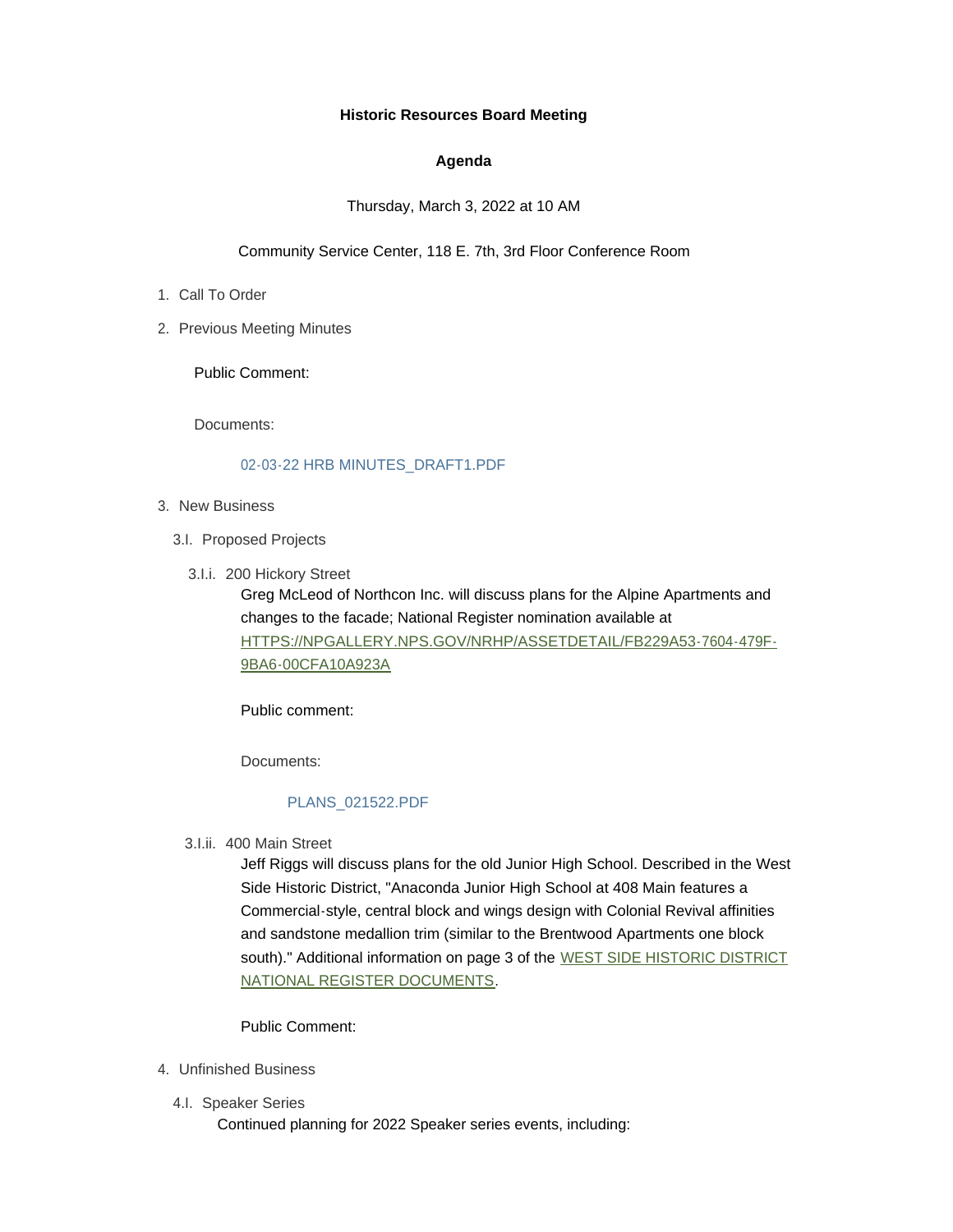- review of Leader ad
	- $\bullet$  one 2x3 (\$42/print)
	- publish dates: April 6 and 13
- $\bullet$  tasks and volunteers for next event(s), including thank you cards
- memorabilia fundraiser (photos, newspaper prints,...), including donations
- scheduling speakers for the remainder of the calendar year

## Public Comment:

Documents:

# [HISTORICRESOURCE-APRIL.PDF](https://www.adlc.us/AgendaCenter/ViewFile/Item/313?fileID=529)

4.II. HRB Work Plan

Continued consideration of tasks with focus on implementation actions for the 2022- 2023 work plan including:

- tasks, budget, schedules, and HRB representatives for each task
- working draft of overall task timeline

Public Comment:

Documents:

# [2022 WORK PLAN DRAFT 02-03-22.PDF](https://www.adlc.us/AgendaCenter/ViewFile/Item/314?fileID=530)

4.III. Preservation Month Planning May essay contest event planning Public Comment:

Documents:

# [STUDENT ESSAY CONTEST.PDF](https://www.adlc.us/AgendaCenter/ViewFile/Item/301?fileID=525)

4.IV. Smeltermen's Day

Group to discuss hosting a booth at the August 6-7 events

Public Comment:

4.V. Starr Block Update on found property information, photos,...

Public Comment:

- 5. Miscellaneous/Announcements
	- a. Board
	- b. Public
- 6. Public Comment This Is The Time For The Public To Comment On Items NOT Appearing On The Agenda That Fall Within The Board's Jurisdiction